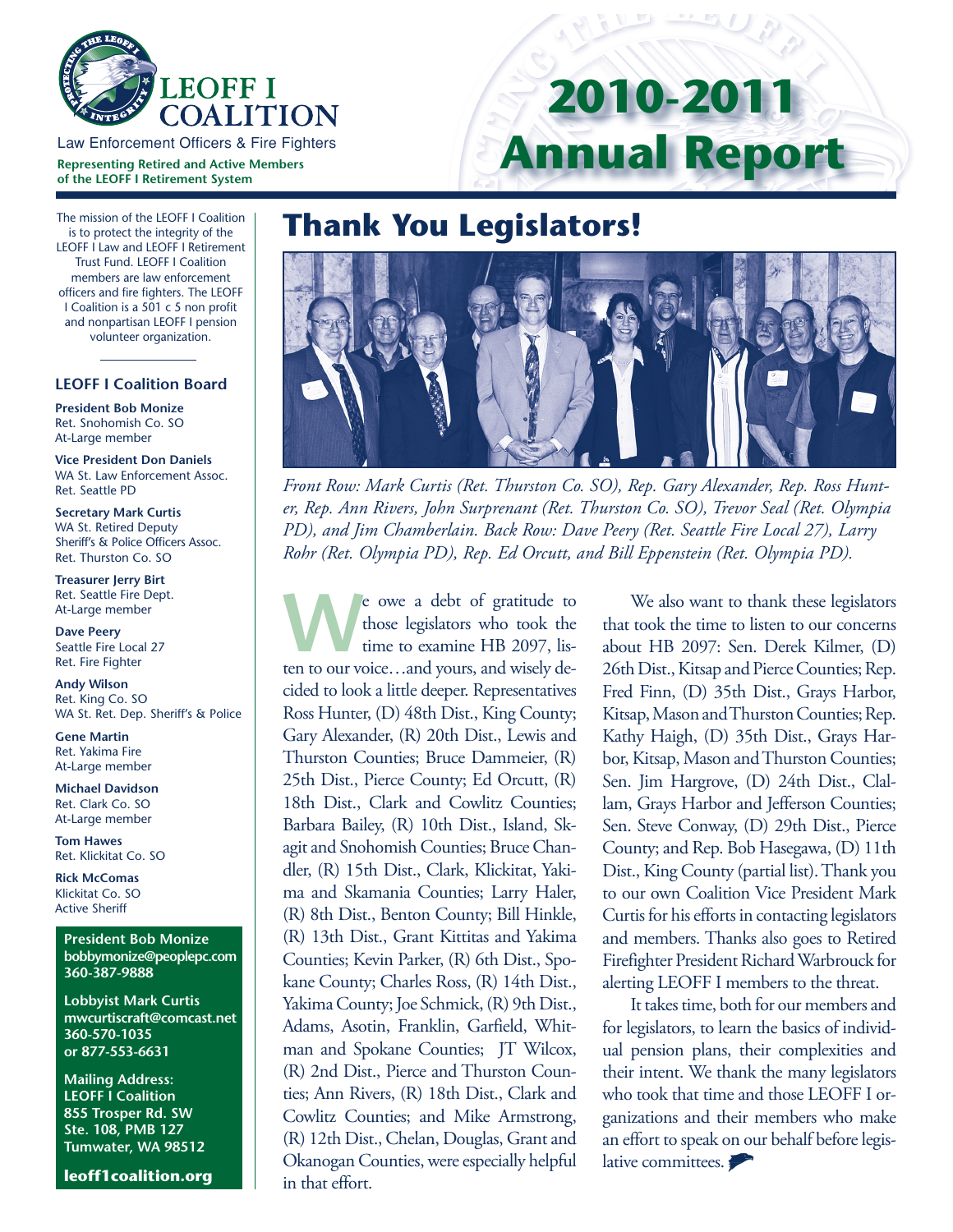### **LEOFF I Coalition**



### **Pension Update**

By Dave Peery, Board Member

This was a very difficult legislative session. Our pension survived an attempt by the Washington<br>
State Council of Fire Fighters (WSCFF) and the<br>
Washington Gouncil of Boling & Shoriffe (WACOBS) pension survived an attempt by the Washington Washington Council of Police & Sheriffs (WACOPS) to merge our LEOFF I pension system with the LEOFF

2 pension system, and all the control being taken over by the State and the LEOFF 2 Pension Board.

Your letters, emails, and phone calls were the reasons that legislators killed HB 2097 and asked that a full study of the bill be completed before any further action is taken. Were it not for your frequent correspondence with

**Members & Legislators, Did You Know? When the last LEOFF I beneficiary passes away, the remaining pension money (if any) goes back to the State. If Pension fund money runs out before the last LEOFF I beneficiary passes away, the state is responsible for funding the pension for the remainder of that beneficiary's life.**

ical coverage requirement and you have the makings of a puzzle that few of our members…and few legislators fully understand. The state legislature is an ongoing, dynamic group of individuals who are elected from the public ranks and many of them have no specific back-

> ground in pension law. When asked to deal with weighty issues of pension rights, medical services and the many local, state and federal regulations that may apply, it is critical to be able to speak openly and honestly with those legislators about our pension system and help them understand both the limits and the

legislators in protest to this poorly written bill we would now find ourselves trying to defend our pension rights and our medical benefits before a legislature that simply wants to move on.

Thank you for your swift response. When LEOFF 2 leadership tried to peddle their bill as one that held no danger for LEOFF I and falsely stated that the bill even had our blessings, it took all your calls of protest to convince legislators that they had not been told the whole story.

LEOFF 2 leadership (primarily WSCFF and WACOPS) made every attempt to introduce this bill with no notice to LEOFF I organizations; no input, no warning and no consideration. We were astounded and disappointed that a bill that deals with the very core of our retirement lives would be introduced in such a fashion. When we asked for your help you responded with great vigor.

Now we have to ask for more help. Pension laws can be complex and confusing. Toss in a separate medguarantees written in the laws governing our system.

 The LEOFF I Coalition makes every attempt to educate and keep YOU, its members, legislators and our attorney, informed about LEOFF rights, responsibilities and general issues. To do that we need to:

- keep our website up and running,
- have someone answer the phone,
- pay for postage and printing,
- pay phone bills,
- correspond with you, our members, legislators and our attorney.

Those tasks cost money. Our only source of funds comes from people such as you. Our board members are volunteers, none of them are paid. We do compensate those members who must travel from eastern Washington for their travel expenses. All other funds are used to protect our pension rights and benefits.

#### (continued on page 3)

DISCLAIMER: The LEOFF I Coalition and its designer assume no responsibility for the correctness of the information supplied herein or for opinions expressed. Material subject to editing. No portion of this document may be reproduced without written permission from the LEOFF I Coalition president. Privacy Rights: LEOFF I Coalition's member database is for official LEOFF I Coalition use only. All materials copyright LEOFF I Coalition.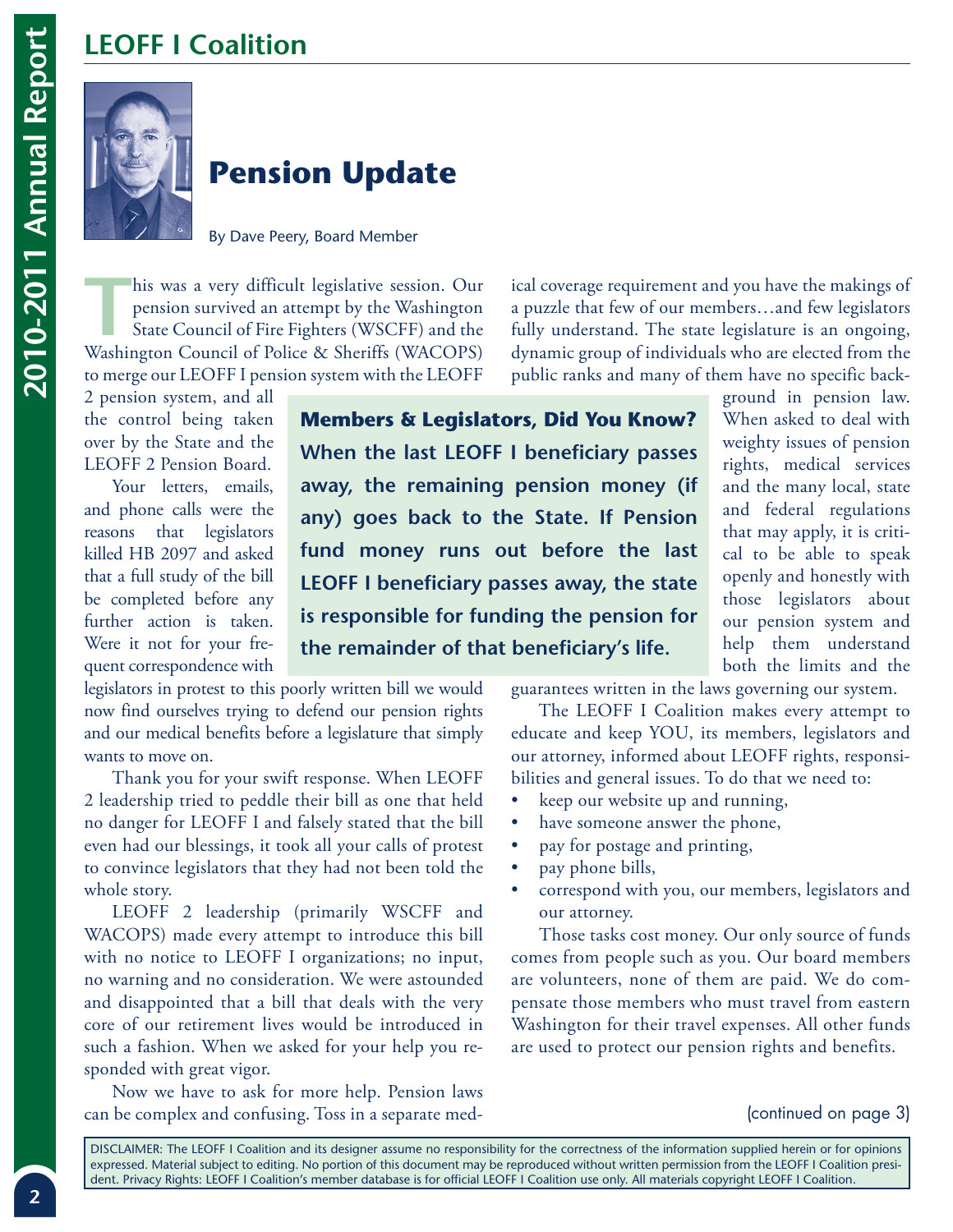#### Pension Update (continued from page 2)

Other LEOFF I organizations have a dues structure or other ways to access funds. We have preferred to simply ask members for financial help only on an as-need basis. Today, we are asking for your help. HB 2097 is the biggest threat we have faced since the 2000/2001 pension grab (again by LEOFF 2 leadership). This bill proposes to merge LEOFF I and 2. Beyond that, all we are certain of is that our system of medical benefits could be at risk, our pension rights would be reviewed by a committee comprised of LEOFF 2 members and state representatives with no guarantee that any LEOFF

I members would have an opportunity to sit on those committees or boards.

The bill language was vague and poorly defined – not the type of bill lan-

guage that we would willingly endorse. We (LEOFF I Coalition) retained pension rights attorney Joseph Fischnaller to review the original bill and get a better idea of the intent of the bill language. The Retired Firefighters of Washington (RFFOW) retained the services of former State Supreme Court Justice Phil Talmadge to do the same. Both attorneys' bill assessments were very similar. HB 2097 was dangerous not specifically because of what it said, but precisely for what it did not say.

Once we had that information we began to contact our members and that's when many of you took to your computers, phones and emails to raise a howl of protest to this naked power-grab by some LEOFF 2 leadership. We want to thank every one of you who answered the call. It alerted legislators to the fact that this bill was not welcomed by LEOFF I and that the bill was poorly crafted. Your efforts resulted in the proposal to establish a study committee whose task it is to review the bill, ask for input from all affected parties and then to respond to the Legislative Ways and Means Committee by December 15th of this year.

Space does not permit a lengthy discussion of all the events leading to the drafting and introduction of this horrendous bill. If you would like a better understanding please visit our website at www.leoff1coalition.org or simply go to the legislative website at www.leg.wa.gov and review HB 2097.

Our funds are limited. We have attorney Joseph

**The next Legislative Session starts January 12, 2012. Who do you think will go after our pension next?**

Fischnaller and President of the LEOFF Education Association Dan Downs available if needed to appear and/or testify before the com-

mittee conducting the merger proposal. Many of our members have no other retirement funds available to them. Our pension and our medical benefits are crucial to a retirement with dignity. We are prepared to use all means necessary to protect those rights.

We do need your help. Your donations and your cards, letters and emails are the wall of protection that we count on to ensure our rights. We use your donations to pay for website maintenance, mailing expenses, annual report printing and mailing costs, and legal expenses when we retain attorneys to represent members whose benefits are challenged.

This is the biggest threat we currently face. If we are successful in stopping this merger proposal we may be less threatened in the future but for now we must respond to this threat today. Your donations are greatly appreciated.

**It's important to check the LEOFF I Coalition website at www.leoff1coalition.org daily for the most up to date information!** 

**The LEOFF I Coalition Board Members volunteer their time to protect OUR LEOFF I pension and medical benefits.**